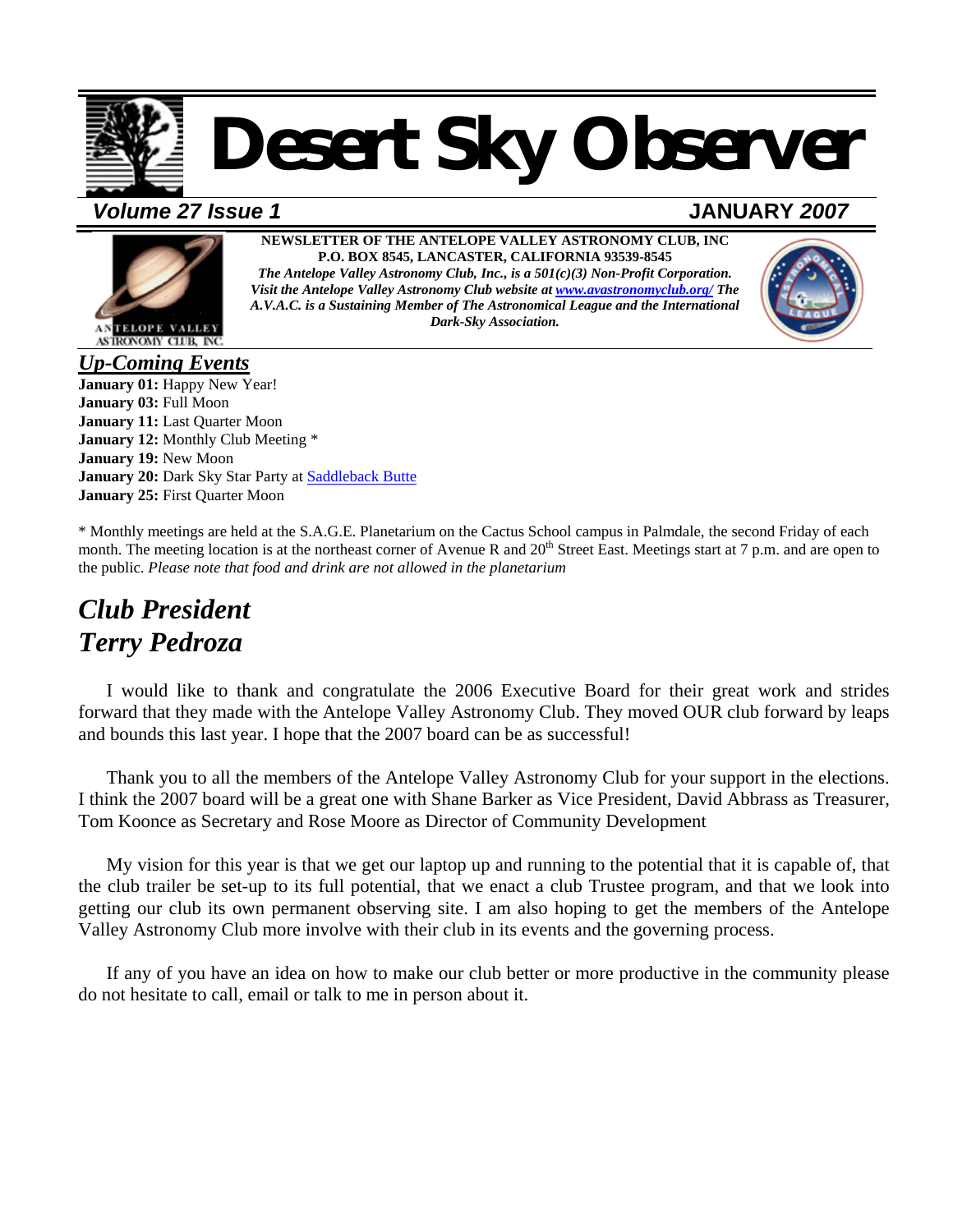## *Vice President Shane Barker*

I wanted to thank everyone for this position. I'm very excited about the new position. Plus, I'm looking forward to the upcoming speakers for our club for this year.

Our January speaker is going to be Jeremy Amarant and his presentation will center on current events and what is going on in the night sky right now.

I'm excited to be bringing the monthly night sky reports for each month and rare events in the night sky as well. Here is what is going on now in the night sky.

At daybreak, Jupiter marks the way to Mars and similar-looking Antares. Bring binoculars for the fainter sights, including a very out-of-season look at the head of Scorpius. This is one hour before sunrise on December 31st.

I've have been a big fan of the night sky since I was young. My interest in Astronomy began in the  $5<sup>th</sup>$ grade from a school nurse, who told me about "Orion's Belt." She told me about finding three stars in a row and that were easy to find in the sky. While out one night looking up I found "Orion's Belt." From that point on I was fascinated with the night sky.

Shane Barker

## *Director of Community Development Rose Moore*

Happy New Year to everyone! We have a couple of events coming up, beginning with an evening at Prime Desert Woodlands. This is on Saturday, January 6th, at dusk. Jeremy will be doing a 'Full Moon Walk' there, and we can use a few members to come out with telescopes for some observing that evening.

On February 22, Thursday, Quartz Hill Elementary with be having a Science Fair. We have been asked to have a star party that evening from approximately 6-7:30pm. This is just in the early planning stages. Please keep that date in mind, and contact me if interested in helping out that evening. I'll have a sign up sheet at January's meeting.

Anyone who is interested in helping out with the Prime Desert event, please call me or email me to let me know ASAP!

Rose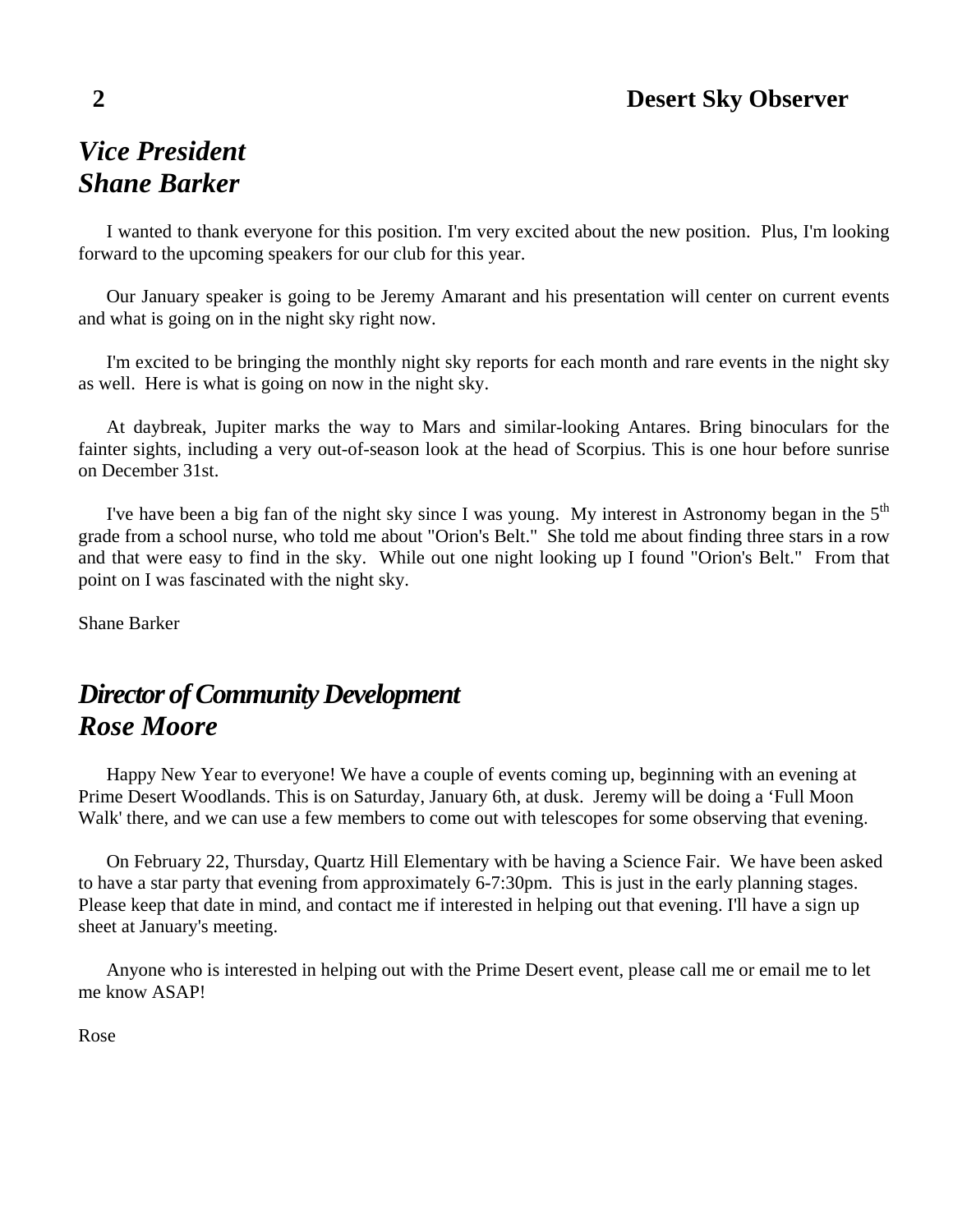

## **Space Weather for Air Travelers**

By Dr. Tony Phillips

At a time when much of the airline industry is struggling, one type of air travel is doing remarkably well: polar flights. In 1999, United Airlines made just twelve trips over the Arctic. By 2005, the number of flights had grown to 1,402. Other airlines report similar growth.

The reason for the increase is commerce. Business is booming along Asia's Pacific Rim, and business travel is booming with it. On our spherical Earth, the shortest distance from Chicago to Beijing or New York to Tokyo is over the North Pole. Suddenly, business travelers are spending a lot of time in the Arctic.

With these new routes, however, comes a new concern: space weather.

"Solar storms have a big effect on polar regions of our planet," explains Steve Hill of NOAA's Space Weather Prediction Center in Boulder, Colorado. Everyone knows about the Northern Lights, but there's more to it than that: "When airplanes fly over the poles during solar storms, they can experience radio blackouts, navigation errors and computer reboots—all caused by space radiation."

In 2005, United Airlines reported dozens of flights diverted from polar routes by nasty space weather. Delays ranged from 8 minutes to nearly 4 hours, and each unplanned detour burned expensive fuel. Money isn't the only concern: Pilots and flight attendants who fly too often over the poles could absorb more radiation than is healthy. "This is an area of active research—figuring out how much exposure is safe for flight crews," says Hill. "Clearly, less is better."

To help airlines avoid bad space weather, NOAA has begun equipping its GOES weather satellites with improved instruments to monitor the Sun. Recent additions to the fleet, GOES 12 and 13, carry X-ray telescopes that take spectacular pictures of sunspots, solar flares, and coronal holes spewing streams of solar wind in our direction. Other GOES sensors detect solar protons swarming around our planet, raising alarms when radiation levels become dangerous.

"Our next-generation satellite will be even better," says Hill. Slated for launch in 2014, GOES-R will be able to photograph the Sun through several different X-ray and ultra-violet filters. Each filter reveals a somewhat different layer of the Sun's explosive atmosphere—a boon to forecasters. Also, advanced sensors will alert ground controllers to a variety of dangerous particles near Earth, including solar protons, heavy ions and galactic cosmic rays.

"GOES-R should substantially improve our space weather forecasts," says Hill. That means friendlier skies on your future trips to Tokyo.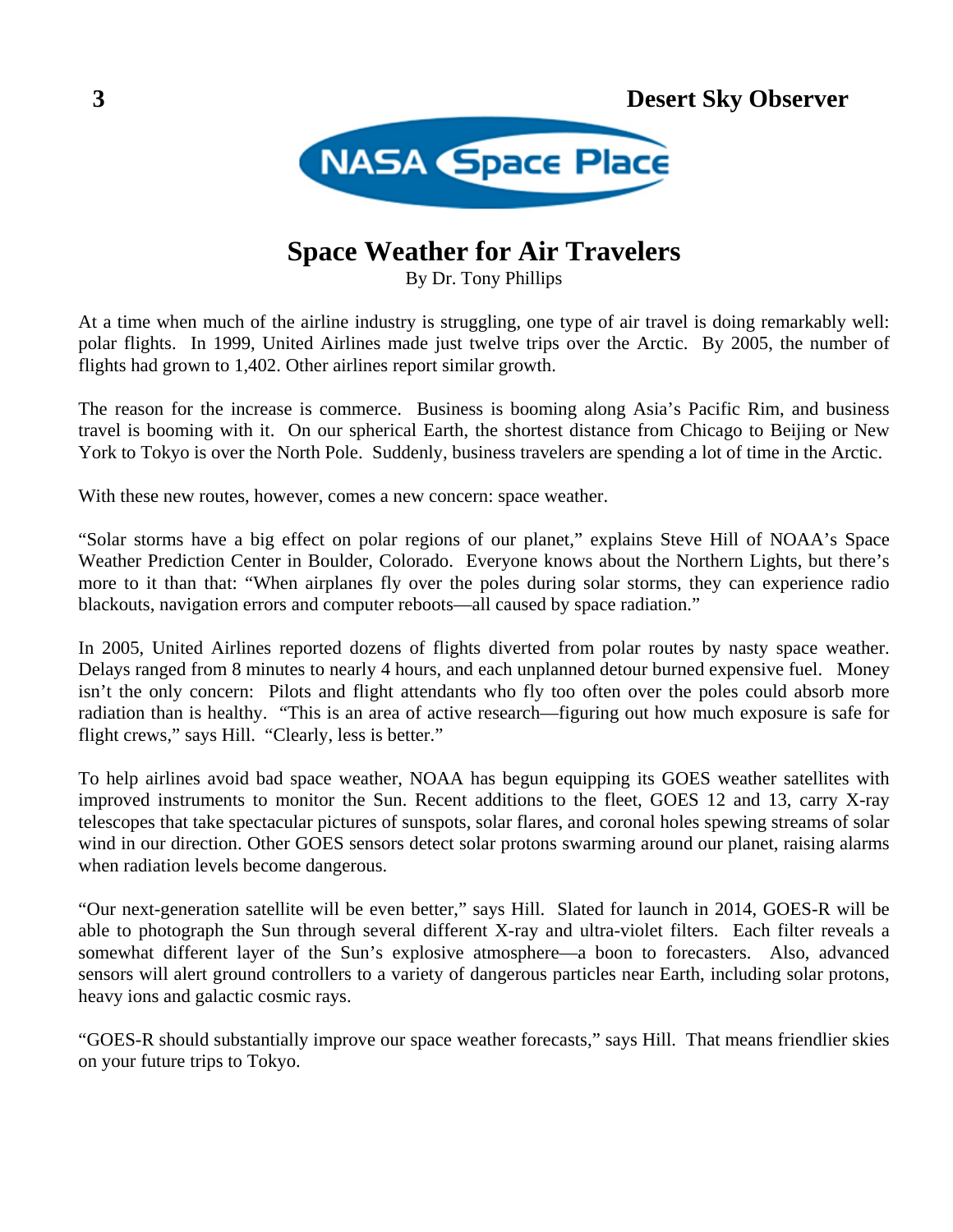For the latest space weather report, visit the website of the Space Weather Prediction Center at [http://www.sec.noaa.gov/.](http://www.sec.noaa.gov/) For more about the GOES-R series spacecraft, see

[http://goespoes.gsfc.nasa.gov/goes/spacecraft/r\\_spacecraft.html.](http://goespoes.gsfc.nasa.gov/goes/spacecraft/r_spacecraft.html) For help in explaining geostationary orbits to kids—or anyone else—visit The Space Place at

[http://spaceplace.nasa.gov/en/kids/goes/goes\\_poes\\_orbits.shtml](http://spaceplace.nasa.gov/en/kids/goes/goes_poes_orbits.shtml) .



*The shortest airline routes from the Eastern U.S. to popular destinations in Asia go very near the magnetic North Pole, where space weather is of greatest concern.* 

**This article was provided by the Jet Propulsion Laboratory, California Institute of Technology, under a contract with the National Aeronautics and Space Administration.**

## *Did you know ? ? ?*

There are so many stars in the heavens no one has an accurate count. It would be reasonable to say trillions and trillions and still be modest in your description. Many of the brightest stars visible to the unaided eye have been named in "ancient" times. The customs and traditions for naming stars have changed over time. Many stars have Arabic names assigned in medieval times when, among Islamic nations, astronomy was a strongly developed science. Star diagrams show Arabic names for the seven stars in the Big Dipper. Later, when Latin was used by European astronomers stars like Polaris (the North Star) were named.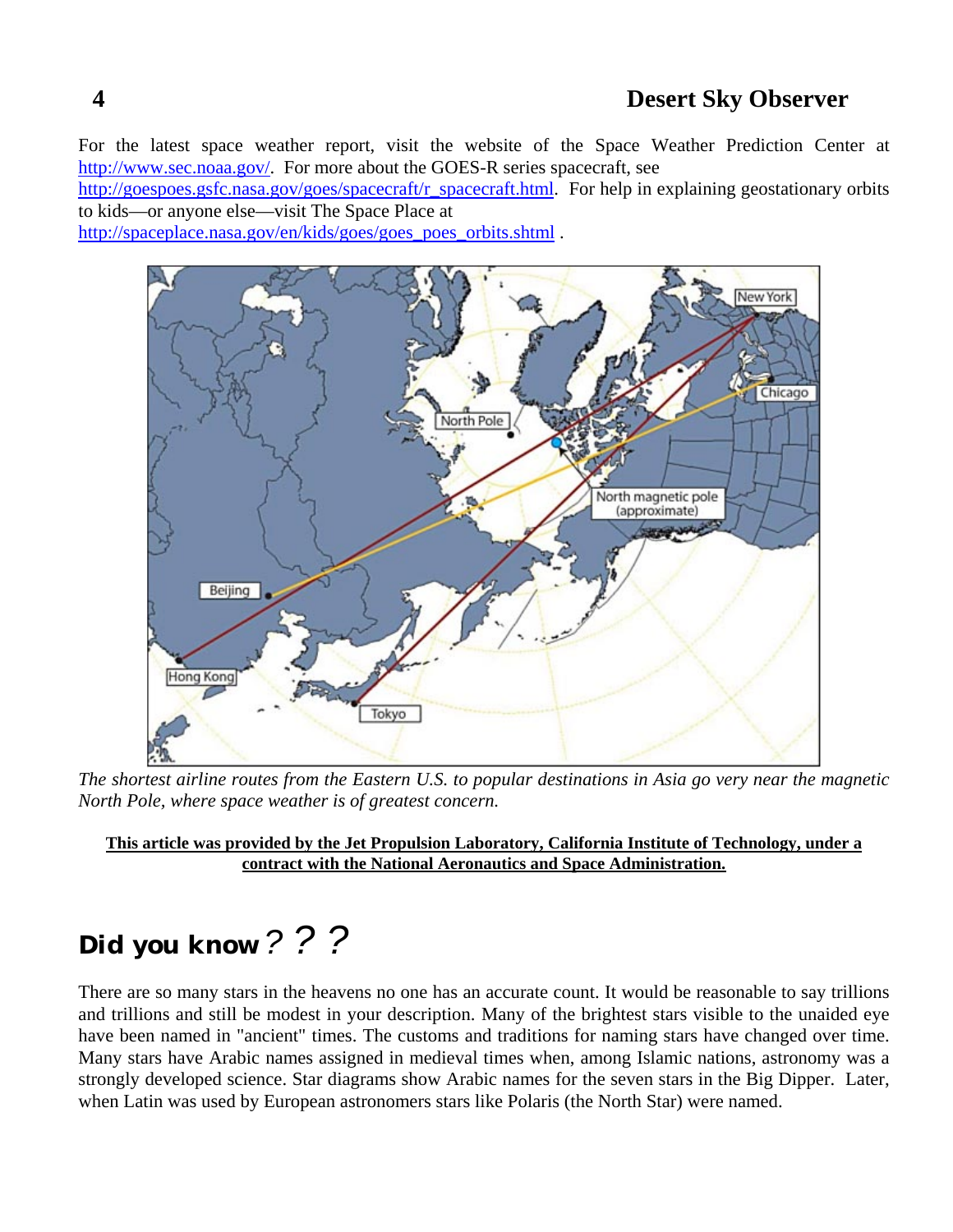## *News and Headlines*

### **New Weather Satellite For Beijing Olympics Working Perfectly In Orbit**

On-orbit tests show that Fengyun-2D (FY-2D), geostationary orbit meteorological satellite launched earlier this month to provide quality service for the Olympic Games, has been functioning properly, the government said on Sunday. Fengyun-2D, China's second geostationary obit meteorological satellite, "has been in stable working conditions since the tests began on December 14," the China Meteorological Administration said.

[http://www.spacemart.com/reports/New\\_Weather\\_Satellite\\_For\\_Beijing\\_Olympics\\_Working\\_Perfectly\\_In\\_Orbit\\_999.html](http://www.spacemart.com/reports/New_Weather_Satellite_For_Beijing_Olympics_Working_Perfectly_In_Orbit_999.html)

#### **COROT is on its way**

Launched from Kazakhstan, the unique astronomy mission COROT is on its way. Its twin goals are to detect exoplanets orbiting around other stars and to probe the mysteries of stellar interiors as never before. COROT is a French national space agency (CNES)-led mission to which ESA and European partners are adding a particularly strong international flavour.

<http://www.spaceref.com/news/viewpr.html?pid=21549>

#### **Pluto Sighted For First Time By New Horizons From Four Billion Kilometers Away**

The New Horizons team got a faint glimpse of the mission's distant, main planetary target when one of the spacecraft's telescopic cameras spotted Pluto for the first time. The Long Range Reconnaissance Imager (LORRI) took the pictures during an optical navigation test on Sept. 21-24, and stored them on the spacecraft's data recorder until their recent transmission back to Earth.

[http://www.spacedaily.com/reports/Pluto\\_Sighted\\_For\\_First\\_Time\\_By\\_New\\_Horizons\\_From\\_Four\\_Billion\\_Kilometers\\_Away\\_](http://www.spacedaily.com/reports/Pluto_Sighted_For_First_Time_By_New_Horizons_From_Four_Billion_Kilometers_Away_999.html) [999.html](http://www.spacedaily.com/reports/Pluto_Sighted_For_First_Time_By_New_Horizons_From_Four_Billion_Kilometers_Away_999.html)

#### **Mars Rovers: On The Roll To New Targets**

NASA's Opportunity and Spirit Mars rovers are on the prowl. Science teams are plotting out new escapades for the twin robots--new destinations certain to reveal more secrets from the red planet. [http://news.yahoo.com/s/space/20061228/sc\\_space/marsroversontherolltonewtargets](http://news.yahoo.com/s/space/20061228/sc_space/marsroversontherolltonewtargets)

#### **Orion Hardware Reviewed For Human Asteroid Flight**

Progress is being made on defining a human mission to an asteroid. Experts at several NASA centers are sketching out a prospective piloted stopover at an asteroid—a trek that could return samples from a targeted space rock as well as honing astronaut proficiency and test needed equipment for other space destinations. [http://www.space.com/businesstechnology/061227\\_asteroid\\_orion.html](http://www.space.com/businesstechnology/061227_asteroid_orion.html)

#### **Moonbase: In the Dark On Lunar Ice**

NASA is on a flight path to replant astronauts on the Moon, looking to sustain a human presence on that cratered, airless orb on a "go-as-the nation-can-afford-to-pay" basis. That approach is seen as letting people step back onto the lunar surface no later than 2020.

[http://news.yahoo.com/s/space/20061226/sc\\_space/moonbaseinthedarkonlunarice](http://news.yahoo.com/s/space/20061226/sc_space/moonbaseinthedarkonlunarice)

#### **Space's threat to civilization**

What should we do if an asteroid is on a collision course with Earth? This question is being taken increasingly seriously by scientists as more is learnt about the impact a near earth object (NEO) would have on the future of civilization.

<http://www.cnn.com/2006/TECH/space/12/29/fs.asteroids/index.html>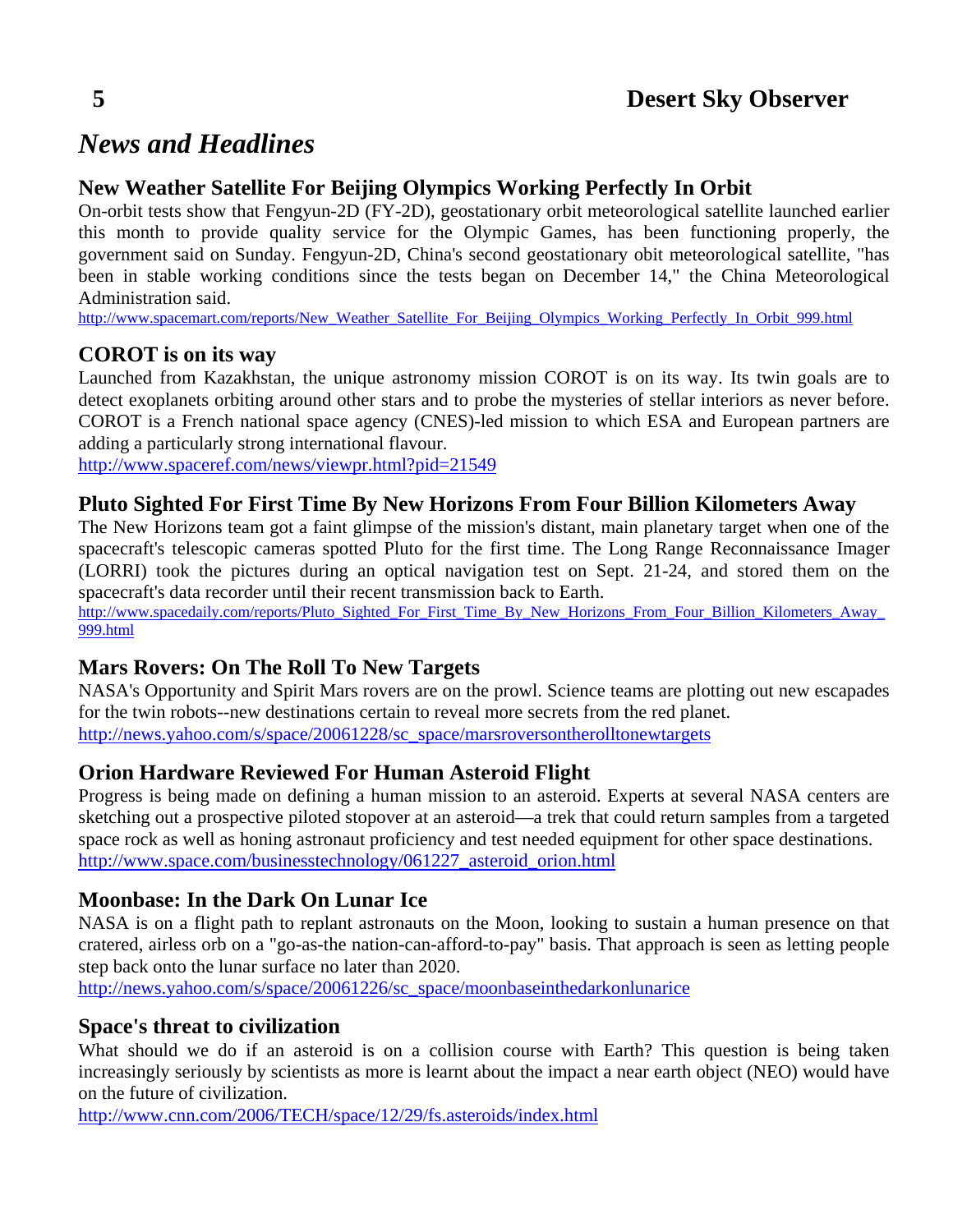## *A.V.A.C. Membership Information*

Membership in the Antelope Valley Astronomy Club is open to any individual.

The Club has three categories of membership.

- Family membership at \$30.00 per year.
- Individual membership at \$25.00 per year.
- Junior membership at \$15.00 per year.

Membership entitles you to…

- Desert Sky Observer–monthly newsletter.
- The Reflector–the quarterly publication of the Astronomical League.
- The A.V.A.C. Membership Manual.
- To borrow club telescopes, binoculars, camera, books, videos and other items.

The Desert Sky Observer is available as a separate publication to individuals at a cost of \$10.00 per year. Subscription to the Desert Sky Observer does not entitle the subscriber to membership in the Antelope Valley Astronomy Club and its associated privileges.

## *A.V.A.C. Board Members*

| <b>President:</b>                       |                                           |                                    |
|-----------------------------------------|-------------------------------------------|------------------------------------|
| Terry Pedroza                           | $(661)$ 728-0130                          | president@avastronomyclub.org      |
| <b>Vice-President:</b>                  |                                           |                                    |
| <b>Shane Barker</b>                     | $(661)$ 940-3312                          | vice-president@avastronomyclub.org |
| <b>Secretary:</b>                       |                                           |                                    |
| <b>Tom Koonce</b>                       | $(661)$ 943-8200                          | secretary@avastronomyclub.org      |
| <b>Treasurer:</b>                       |                                           |                                    |
| David Abrass                            |                                           | treasurer@avastronomyclub.org      |
|                                         | <b>Director of Community Development:</b> |                                    |
| Rose Moore                              | $(661)$ 822-4580                          | community@avastronomyclub.org      |
| <b>Newsletter Editor:</b>               |                                           |                                    |
| Errol Van Horne                         | $(661)$ 273-7646                          | newsletter@avastronomyclub.org     |
| <b>Equipment &amp; Library:</b>         |                                           |                                    |
| <b>Karol Barker</b>                     | $(661)$ 940-3312                          | library@avastronomyclub.org        |
| <b>Club Historian:</b>                  |                                           |                                    |
| Tom Koonce                              | $(661)$ 943-8200                          | history@avastronomyclub.org        |
| Webmaster:                              |                                           |                                    |
| <b>Steve Trotta</b>                     | $(661)$ 269-5428                          | webmaster@avastronomyclub.org      |
| <b>Astronomical League Coordinator:</b> |                                           |                                    |
| <b>Steve Trotta</b>                     | $(661)$ 269-5428                          | al@avastronomyclub.org             |